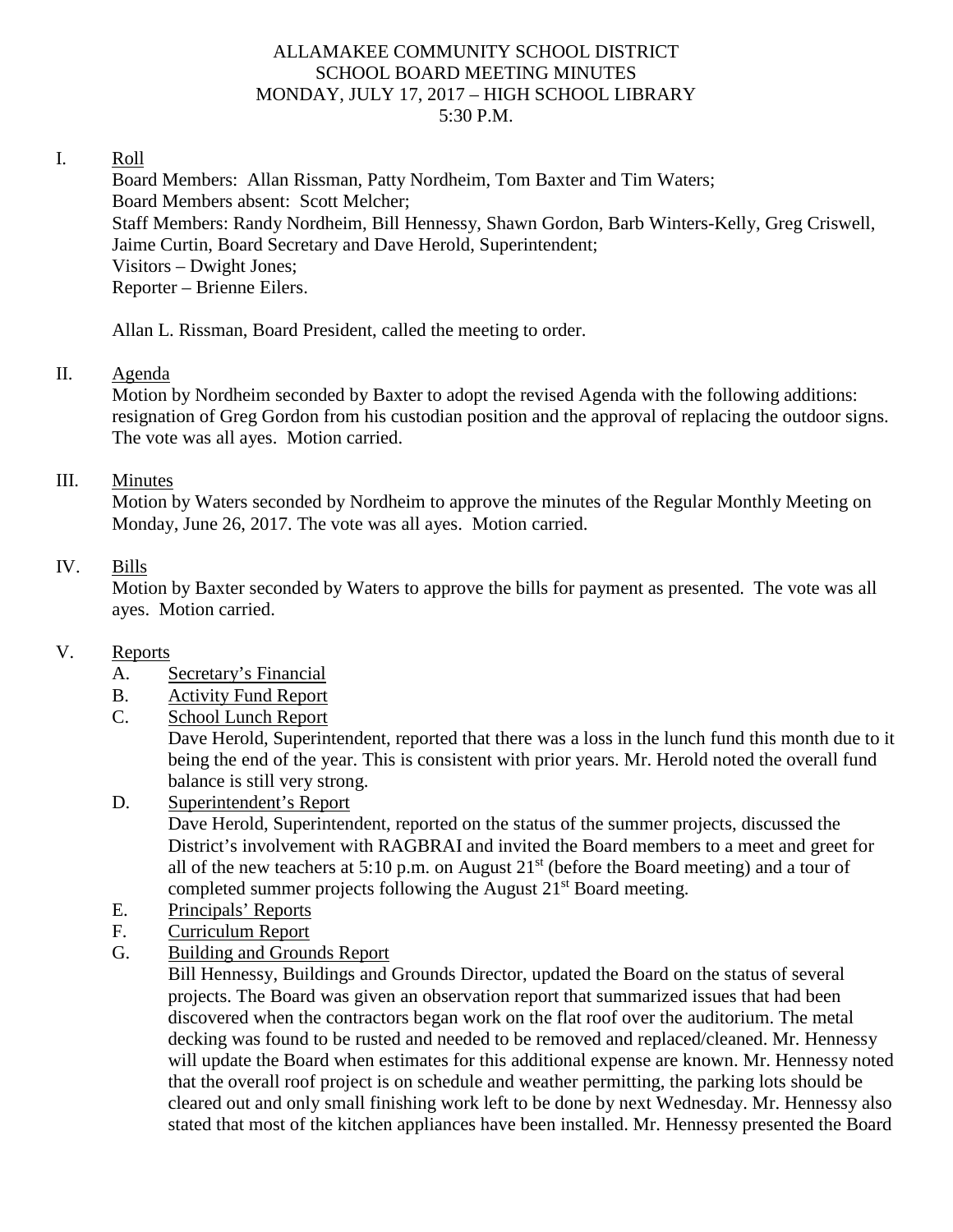with a sample of stucco that may need to be added to the bottom of the sports complex entrance. Mr. Hennessy will discuss the issue with Shive-Hattery and update the Board.

H. Technology Report

Shawn Gordon, Technology Director, reported that the East Elementary projects are now complete and discussed the upcoming eRegistration progress, noting that everything is ready for the August  $1<sup>st</sup>$  opening date.

- I. Food Service Report
- J. Transportation Report

Randy Nordheim, Transportation Director, commented on the vehicle mileage report included in the information section of the Board packet, noting that the miles for the year have been steady compared to prior years.

- K. 21<sup>st</sup> Century Report Barbara Winters-Kelly, stated that they are getting ready for the August  $1<sup>st</sup>$  start date for summer school and noted that the 2017-18 budgets have been approved.
- L. Other

Motion by Nordheim seconded by Baxter to approve the Secretary's Financial Report, Activity Fund Report, School Lunch Report, Superintendent's Report, Buildings and Grounds Report, Technology Report, Transportation Report and 21<sup>st</sup> Century Report as presented. The vote was all ayes. Motion carried.

## VI. Communications

- A. Information
	- 1. Facility Usage Chart Informational.
	- 2. Rental Money Received 2016-2017 School Year Informational.
	- 3. Vehicle Mileage Report Informational.
	- 4. 2017 Summer Gym Schedule Informational. Mrs. Curtin noted one change to the summer gym schedule: the use of the gym on 7/29 for a Girls' Basketball tournament has been removed.

# B. Visitors

Allan L. Rissman, Board President, welcomed the visitors and asked if there was anything anyone wished to comment on the agenda. No comments were made.

# VII. Old Business

A. Recommendation to approve student and teacher handbook changes for 2017-2018. Motion by Baxter seconded by Waters to approve student and teacher handbook changes for 2017-2018. The vote was all ayes. Motion carried.

# VIII. New Business

- A. Personnel: (All staff recommended for hiring is pending a background check.)
	- 1. Recommendation to approve staff for the 21st Century After School Program. Motion by Nordheim seconded by Waters to approve staff for the 21st Century After School Program. The vote was all ayes. Motion carried.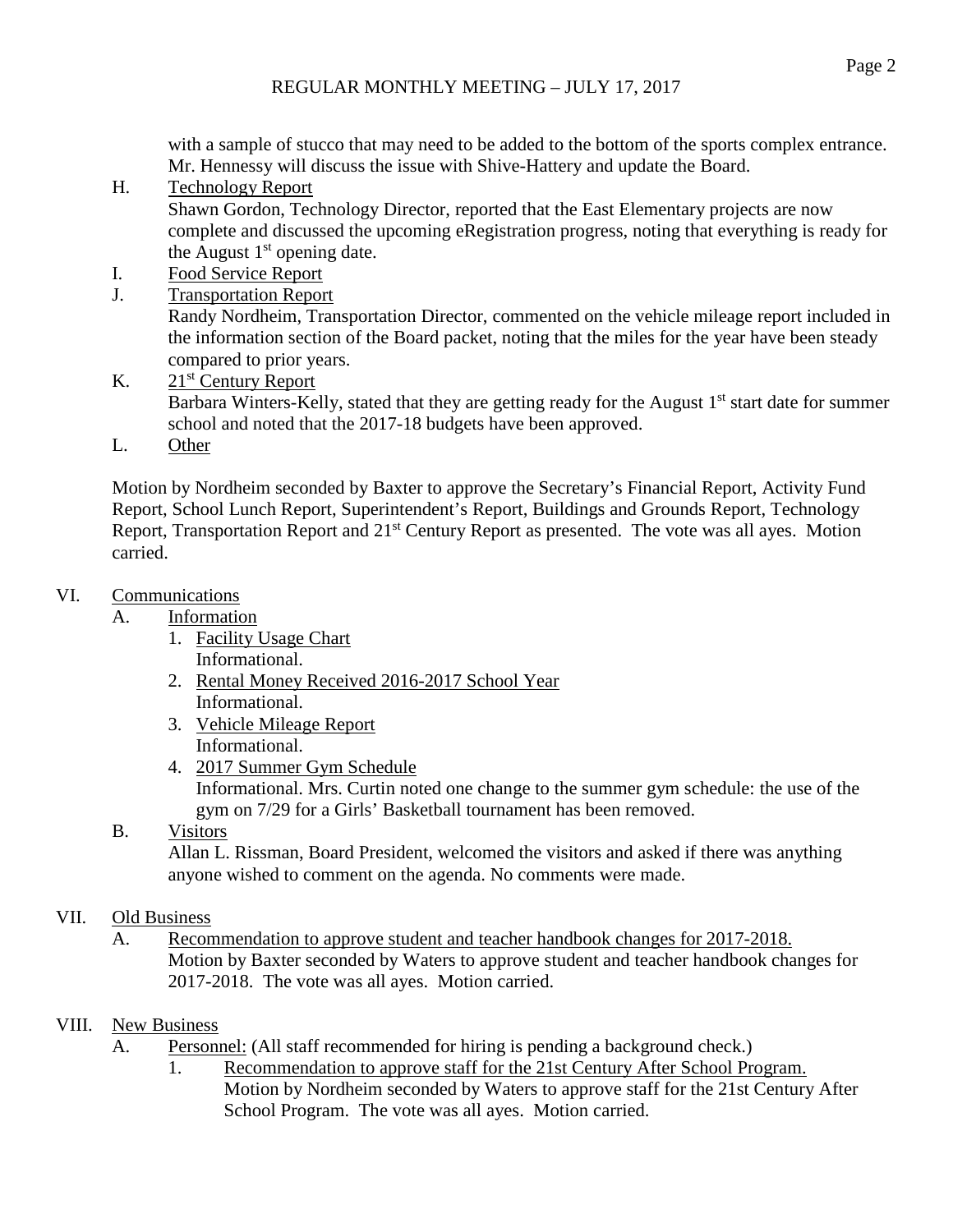- 2. Recommendation to hire Gary Mitchell as a substitute bus driver, pending meeting all requirements. Motion by Baxter seconded by Nordheim to hire Gary Mitchell as a substitute bus driver, pending meeting all requirements. The vote was all ayes. Motion carried.
- 3. Recommendation to approve the following volunteer football coaches: Jarod Dahlstrom, Frank Weymiller, Brody Baxter, Caleb Ferring and David Burrett. Motion by Waters seconded by Nordheim to approve the following volunteer football coaches: Jarod Dahlstrom, Frank Weymiller, Brody Baxter, Caleb Ferring and David Burrett. The vote was all ayes. Motion carried.
- 4. Recommendation to approve Lexie Bieber as a volunteer cheer coach. Motion by Baxter seconded by Waters to approve Lexie Bieber as a volunteer cheer coach. The vote was all ayes. Motion carried.
- 5. Recommendation to approve Brian Ahlstrom as a Girls' Basketball volunteer coach. Motion by Nordheim seconded by Baxter to approve Brian Ahlstrom as a Girls' Basketball volunteer coach. The vote was as follows: Ayes – Nordheim and Baxter; Opposed – Waters. Motion carried.
- 6. Recommendation to accept the resignation of Greg Gordon from his custodian position. Motion by Waters seconded by Baxter to accept resignation of Greg Gordon from his custodian position. The vote was all ayes. Motion carried.
- B. Recommendation to approve the renewal of membership with the Iowa Association of School Boards.

Motion by Nordheim seconded by Waters to approve the renewal of membership with the Iowa Association of School Boards. The vote was all ayes. Motion carried.

- C. Recommendation to approve the renewal of membership with the Iowa School Finance Information Services. Motion by Waters seconded by Nordheim to approve the renewal of membership with the Iowa School Finance Information Services. The vote was all ayes. Motion carried.
- D. Recommendation to approve the Nutrition Handbook. Motion by Baxter seconded by Waters to approve the Nutrition Handbook. The vote was all ayes. Motion carried.
- E. Recommendation to approve the student and adult lunch prices for 2017-2018. Motion by Waters seconded by Nordheim to approve the student and adult lunch prices for 2017- 2018. The vote was all ayes. Motion carried.
- F. Recommendation to approve School Breakfast/Lunch Free and Reduced Policy. Motion by Baxter seconded by Waters to approve School Breakfast/Lunch Free and Reduced Policy. The vote was all ayes. Motion carried.
- G. Recommendation to approve the milk and bread bids. Motion by Nordheim seconded by Baxter to award the milk bid to Prairie Farms and the bread bid to Pan-O-Gold. The vote was all ayes. Motion carried.
- H. Recommendation to approve continuing the Backpack Program in 2017-2018. Motion by Waters seconded by Nordheim to approve continuing the Backpack Program in 2017- 2018. The vote was all ayes. Motion carried.
- I. Recommendation to set the Legislative Priorities. Motion by Nordheim seconded by Waters to set the following Legislative Priorities: #19 – School Funding Policy, #3 – Preschool Funding, #20 – Supplemental State Aid and #8 – Special Education Funding. The vote was all ayes. Motion carried.